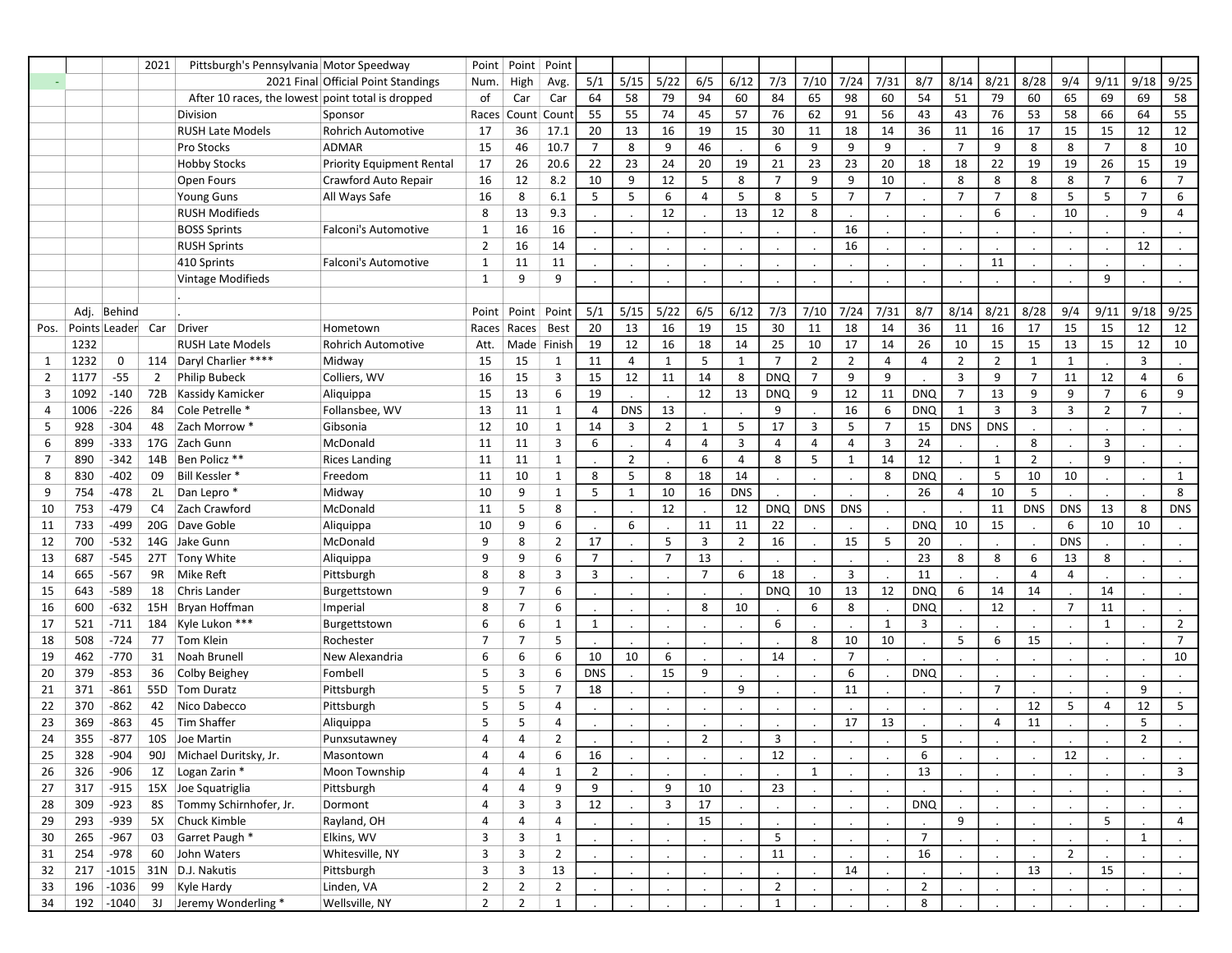| 35             | 180 | $-1052$           | 51             | Michael Norris *           | Sarver             | 2              | $\overline{2}$ | 1              |                |                |                |            |                | 24             |                      |                |                | 1          |                |                |                |                |                |                      |                      |
|----------------|-----|-------------------|----------------|----------------------------|--------------------|----------------|----------------|----------------|----------------|----------------|----------------|------------|----------------|----------------|----------------------|----------------|----------------|------------|----------------|----------------|----------------|----------------|----------------|----------------------|----------------------|
| 36             | 169 | $-1063$           |                | 11F Ryan Frazee            | Addison            | $\overline{2}$ | $\overline{2}$ | 13             |                |                |                |            |                | 13             |                      |                |                | 18         |                |                |                |                |                |                      |                      |
| 37             | 161 | $-1071$           |                | 13 J.J. Mazur              | Batavia, NY        | $\overline{2}$ | $\overline{2}$ | 19             |                |                |                |            |                | 25             |                      |                |                | 19         |                |                |                |                |                |                      |                      |
| 38             | 159 | $-1073$           | 5              | Levi Crowl                 | Clear Spring, MD   | $\overline{2}$ | $\overline{2}$ | 2              |                |                |                |            |                |                |                      |                | $\overline{2}$ | 22         |                |                | $\cdot$        |                |                |                      |                      |
| 39             | 157 | $-1075$           | 23             | Travis Justice             | Millsboro, DE      | $\overline{2}$ | $\overline{2}$ | 6              |                |                |                |            |                | 20             |                      |                |                |            |                |                |                |                | 6              |                      |                      |
| 40             | 156 | $-1076$           |                | 58B John Boring            | Valley Grove, WV   | $\overline{2}$ | $\overline{2}$ | $\overline{7}$ |                |                |                |            | $\overline{7}$ | 21             |                      |                |                |            |                |                |                |                |                |                      |                      |
| 40             | 156 | $-1076$           |                | 71 Joe Long                | Conneaut, OH       | $\overline{2}$ | $\overline{2}$ | 8              |                | 8              |                |            |                | 15             |                      |                |                |            |                |                |                |                |                |                      |                      |
| 42             | 155 | $-1077$           |                | 225 Bud Watson             | Conneaut, OH       | $\overline{2}$ | $\mathbf{1}$   | 21             |                |                |                |            |                | <b>DNQ</b>     |                      |                |                | 21         |                |                |                |                |                |                      |                      |
| 43             | 152 | $-1080$           |                | 10 Zach Kane               | Washington         | 2              | $\overline{2}$ | 14             |                |                | 14             |            |                | 19             |                      |                |                |            |                |                |                |                |                |                      |                      |
| 44             | 146 | $-1086$           |                | 33X Eric Hamilton, Jr.     | Imperial           | $\overline{2}$ | $\overline{2}$ | 11             | 13             | 11             |                |            |                |                |                      |                |                |            |                |                |                |                |                |                      |                      |
| 45             | 138 | $-1094$           | 80             | <b>Ben Scott</b>           | Delmar, DE         | $\overline{2}$ | $\mathbf{1}$   | 16             |                |                | 16             |            |                |                | $\cdot$              |                |                |            |                |                | <b>DNS</b>     |                |                |                      |                      |
| 46             | 129 | $-1103$           |                | M5 Christian Schneider     |                    | $\overline{2}$ | $\mathbf{1}$   | 11             |                |                |                |            |                |                |                      |                |                |            |                |                |                |                |                | 11                   | <b>DNS</b>           |
| 47             | 91  | $-1141$           |                | 21 Matt Latta              | Conneaut Lake      | $\mathbf{1}$   | $\mathbf{1}$   | 9              |                |                |                |            |                |                |                      |                |                | 9          |                |                |                |                |                |                      |                      |
| 48             | 90  | $-1142$           |                | 25S Cory Sines             | Orwell, OH         | 1              | $\mathbf{1}$   | 10             |                |                |                |            |                | 10             |                      |                |                |            |                |                |                |                |                |                      |                      |
| 48             | 90  | $-1142$           | 66             | Justin Kann                | Huntingdon         | 1              | $\mathbf{1}$   | 10             |                |                |                |            |                |                |                      |                |                | 10         |                |                |                |                |                |                      |                      |
| 50             | 86  | -1146             |                | 14A Dan Angelicchio        | Mount Pleasant     | $\mathbf{1}$   | $\mathbf{1}$   | 14             |                |                |                |            |                |                |                      |                |                | 14         |                |                |                |                |                |                      |                      |
| 51             | 83  |                   |                | -1149 184X Philip Bubeck   | Colliers, WV       | 1              | $\mathbf{1}$   | 17             |                |                |                |            |                |                |                      |                |                | 17         |                |                |                |                |                |                      |                      |
| 52             | 80  |                   |                | -1152 14W Dusty Waters     | Portville, NY      | $\mathbf{1}$   | $\mathbf{1}$   | 25             |                |                |                |            |                |                |                      |                |                | 25         |                |                |                |                |                |                      |                      |
| 53             | 75  |                   |                | -1157 10X Levi Spinneweber | Butler             | 1              | 0              | <b>DNQ</b>     |                |                |                |            |                |                |                      |                |                | <b>DNQ</b> |                |                |                |                |                |                      |                      |
| 53             | 75  | $-1157$           | 26             | <b>Kurt Stebbins</b>       | Wellsville, NY     | $\mathbf{1}$   | 0              | <b>DNQ</b>     |                |                |                |            |                |                |                      |                |                | <b>DNQ</b> |                |                |                |                |                |                      |                      |
| 53             | 75  | $-1157$           | 85             | Andy Spooner               | Cassville, WV      | 1              | $\mathbf{1}$   | 8              |                |                |                |            |                |                |                      |                |                |            |                |                |                | 8              |                |                      |                      |
| 56             | 72  | $-1160$           |                | 3RJ Ricky Stigerwald       | Moon Township      | 1              | $\mathbf{1}$   | $\overline{7}$ |                | $\overline{7}$ |                |            |                |                |                      |                |                |            |                |                |                |                |                |                      |                      |
| 57             | 70  | $-1162$           |                | 22J Josh Stoica            | New Cumberland, WV | 1              | $\mathbf{1}$   | 9              |                | 9              |                |            |                |                |                      |                |                |            |                |                |                |                |                |                      |                      |
| 58             | 69  | $-1163$           |                | 42S Bobby Springer         | Clinton            | $\mathbf{1}$   | 0              | <b>DNS</b>     |                |                |                | <b>DNS</b> |                |                |                      |                |                |            |                |                |                |                |                |                      |                      |
|                |     |                   |                |                            |                    |                |                |                |                |                |                |            |                |                |                      |                |                |            |                |                |                |                |                |                      |                      |
|                |     | Behind            |                |                            |                    | Point          | Point          | Point          | 5/1            | 5/15           | 5/22           | 6/5        | 6/12           | 7/3            | 7/10                 | 7/24           | 7/31           | 8/7        | 8/14           | 8/21           | 8/28           | 9/4            | 9/11           | 9/18                 | 9/25                 |
| Pos.           |     | Points Leader Car |                | Driver                     | Hometown           | Races          | Races          | <b>Best</b>    | $\overline{7}$ | 8              | 9              | 46         | 0              | 6              | 9                    | 9              | 9              | 0          | $\overline{7}$ | 9              | 8              | 8              | $\overline{7}$ | 8                    | 10                   |
|                | 970 |                   |                | Pro Stocks                 | <b>ADMAR</b>       | Att.           |                | Made Finish    | 4              | $\overline{7}$ | 8              | 0          | 0              | 6              | 9                    | 8              | $\overline{7}$ | 0          | 5              | 9              | $\overline{7}$ | 8              | $\overline{7}$ | 8                    | 10                   |
| 1              | 970 | 0                 | 10             | Nick Kocuba ***            | Burgettstown       | 15             | 14             | 1              | $\overline{2}$ | 1              | 4              | <b>DNS</b> |                | 3              | 4                    | $\mathbf{1}$   | 3              |            | $\overline{2}$ | 3              | 3              | $\mathbf{1}$   | $\overline{2}$ | $\mathbf{1}$         | 3                    |
| $\overline{2}$ | 960 | $-10$             |                | 60H Brian Huchko *(5)      | McDonald           | 15             | 12             | 1              | <b>DNS</b>     | 5              | 5              | <b>DNS</b> |                | $\mathbf{1}$   | $\overline{3}$       | $\overline{3}$ | $\overline{2}$ |            | <b>DNS</b>     | $\mathbf{1}$   | 1              | $\overline{2}$ | $\mathbf{1}$   | $\overline{2}$       | $\mathbf{1}$         |
| 3              | 875 | $-95$             |                | 18 Mike Harris *           | Pittsburgh         | 13             | 11             | $\mathbf{1}$   | 1              | $\overline{2}$ | $\overline{2}$ | <b>DNS</b> |                | $\overline{2}$ | 5                    | 5              | <b>DNS</b>     |            |                | $\overline{2}$ | 5              | 8              |                | 3                    | 4                    |
| 4              | 706 | $-264$            |                | 21 Tanya Charlier          | Bulger             | 11             | 9              | 6              |                |                |                | <b>DNS</b> |                | 6              | 8                    | $\overline{7}$ | 6              |            | <b>DNS</b>     | 9              | $\overline{7}$ | $\overline{7}$ |                | 8                    | 9                    |
| 5              | 667 | $-303$            | $\overline{4}$ | Jacob Billyk               | New Castle         | 10             | 9              | 3              |                |                |                | <b>DNS</b> |                | 4              | 6                    |                | 4              |            | 3              | 5              |                | 5              | $\overline{4}$ | 6                    | 6                    |
| 6              | 451 | $-519$            | 5              | Jackson Billyk             | New Castle         | $\overline{7}$ | 6              | 4              |                |                |                |            |                |                |                      |                | <b>DNS</b>     |            | 4              | 6              |                | 4              | 5              | 5                    | 8                    |
| $\overline{7}$ | 420 | $-550$            | 45             | Todd Weldon **             | Monongahela        | 6              | 5              | $\mathbf{1}$   |                |                |                | <b>DNS</b> |                |                | $\overline{2}$       | $\overline{2}$ | 1              |            | $\mathbf{1}$   |                | 6              |                |                |                      |                      |
| 8              | 401 | $-569$            |                | 11C Pete Loria             | Pittsburgh         | 6              | 5              | 4              |                | 6              | $\overline{7}$ | <b>DNS</b> |                |                | 9                    | $\overline{4}$ | $\overline{7}$ |            |                |                |                |                |                |                      |                      |
| 9              | 331 | $-639$            |                | 36 A.J. Poljak             | Baldwin            | 5              | 3              | 3              |                | 3              |                | <b>DNS</b> | $\cdot$        |                |                      | <b>DNS</b>     |                | $\cdot$    |                | $\overline{7}$ | $\cdot$        |                |                | $\cdot$              | 10                   |
| 10             | 324 | -646              |                | 4JR Jacob Billyk, Jr.      | New Castle         | 5              | 5              | 5              |                |                |                |            |                |                |                      |                |                |            | 5              | 8              |                | 6              |                | $\overline{7}$       | 5                    |
| 11             | 272 | -698              |                | 114 Daryl Charlier         | Midway             | 4              | $\overline{2}$ | $\overline{2}$ | <b>DNS</b>     |                |                | <b>DNS</b> |                |                |                      |                |                |            |                |                | 2              |                |                |                      | $\overline{2}$       |
| 12             | 266 | -704              |                | 310 Dale Tuche             | Cheswick           | 4              | $\overline{2}$ | 3              |                | <b>DNS</b>     |                | <b>DNS</b> |                |                |                      |                |                |            |                |                |                |                | 3              |                      | $\overline{7}$       |
| 13             | 259 | $-711$            | 00             | Zack Stehle                | Pittsburgh         | 4              | 4              | 4              |                |                |                |            |                | 5              |                      | 8              | 5              |            |                |                | 4              |                |                |                      |                      |
| 14             | 209 | $-761$            |                | 22 Chase Lambert           | Mars               | 3              | $\overline{2}$ | 3              | 3              |                |                | <b>DNS</b> |                |                |                      |                |                |            |                | 4              |                |                |                |                      |                      |
| 15             | 192 | $-778$            |                | 71 Joey Anderson           |                    | 3              | 3              | 6              |                |                | 8              |            |                |                | 7                    |                |                |            |                |                |                |                | 6              |                      |                      |
| 16             | 182 | -788              |                | 13J Jordan Perkins         | New Castle         | 3              | $\mathbf{1}$   | 4              | <b>DNS</b>     |                | <b>DNS</b>     |            |                |                |                      |                |                |            |                |                |                |                |                | $\overline{4}$       |                      |
| 17             | 147 | $-823$            |                | 55 Chris Schneider *       | Lower Burrell      | $\overline{2}$ | $\mathbf{1}$   | $\mathbf{1}$   |                |                | 1              | <b>DNS</b> |                |                |                      |                |                |            |                |                |                |                |                |                      |                      |
| 18             | 144 | $-826$            |                | OOK Rocky Kugel            | East Liverpool, OH | $\overline{2}$ | $\mathbf{1}$   | 3              |                |                | 3              | <b>DNS</b> |                |                |                      |                |                | $\cdot$    |                |                | $\mathcal{L}$  |                |                | $\ddot{\phantom{a}}$ | $\sim$               |
| 19             | 141 | $-829$            |                | 22A Bill Slade             | <b>Bethel Park</b> | $\overline{2}$ | $\mathbf{1}$   | 4              |                | 4              |                | <b>DNS</b> |                |                |                      |                |                |            |                |                |                |                |                |                      |                      |
| 19             | 141 | $-829$            |                | 25 Brett McDonald          | Saxonburg          | $\overline{2}$ | $\mathbf{1}$   | 6              |                |                | 6              | <b>DNS</b> |                |                | $\ddot{\phantom{a}}$ |                |                | $\cdot$    |                |                | $\cdot$        |                |                | $\ddot{\phantom{a}}$ | $\ddot{\phantom{a}}$ |
| 19             | 141 | $-829$            |                | 77 Heath Close             | Shaler             | $\overline{2}$ | $\mathbf{1}$   | 6              |                |                |                | <b>DNS</b> |                |                |                      | 6              |                |            |                |                |                |                |                |                      |                      |
| 22             | 140 | -830              |                | 67 Jamie Duncan            | Brookfield, OH     | $\overline{2}$ | $\mathbf{1}$   | 4              | $\overline{4}$ |                |                | <b>DNS</b> |                |                |                      |                |                | $\cdot$    |                |                | $\sim$         |                |                | $\sim$               | $\sim$               |
| 23             | 138 | $-832$            |                | 28 Doug lorio, II          | Clark              | $\overline{2}$ | $\mathbf{1}$   | $\overline{7}$ |                | $\overline{7}$ |                | <b>DNS</b> |                |                |                      |                |                |            |                |                |                |                |                |                      | $\sim$               |
| 24             | 130 | $-840$            |                | 08 Jeff Broniszewski *     |                    | $\overline{2}$ | $\mathbf{1}$   | $\mathbf{1}$   |                |                |                |            |                |                | $\mathbf{1}$         |                |                |            |                |                | <b>DNS</b>     |                |                |                      |                      |
|                |     |                   |                |                            |                    |                |                |                |                |                |                |            |                |                |                      |                |                |            |                |                |                |                |                |                      |                      |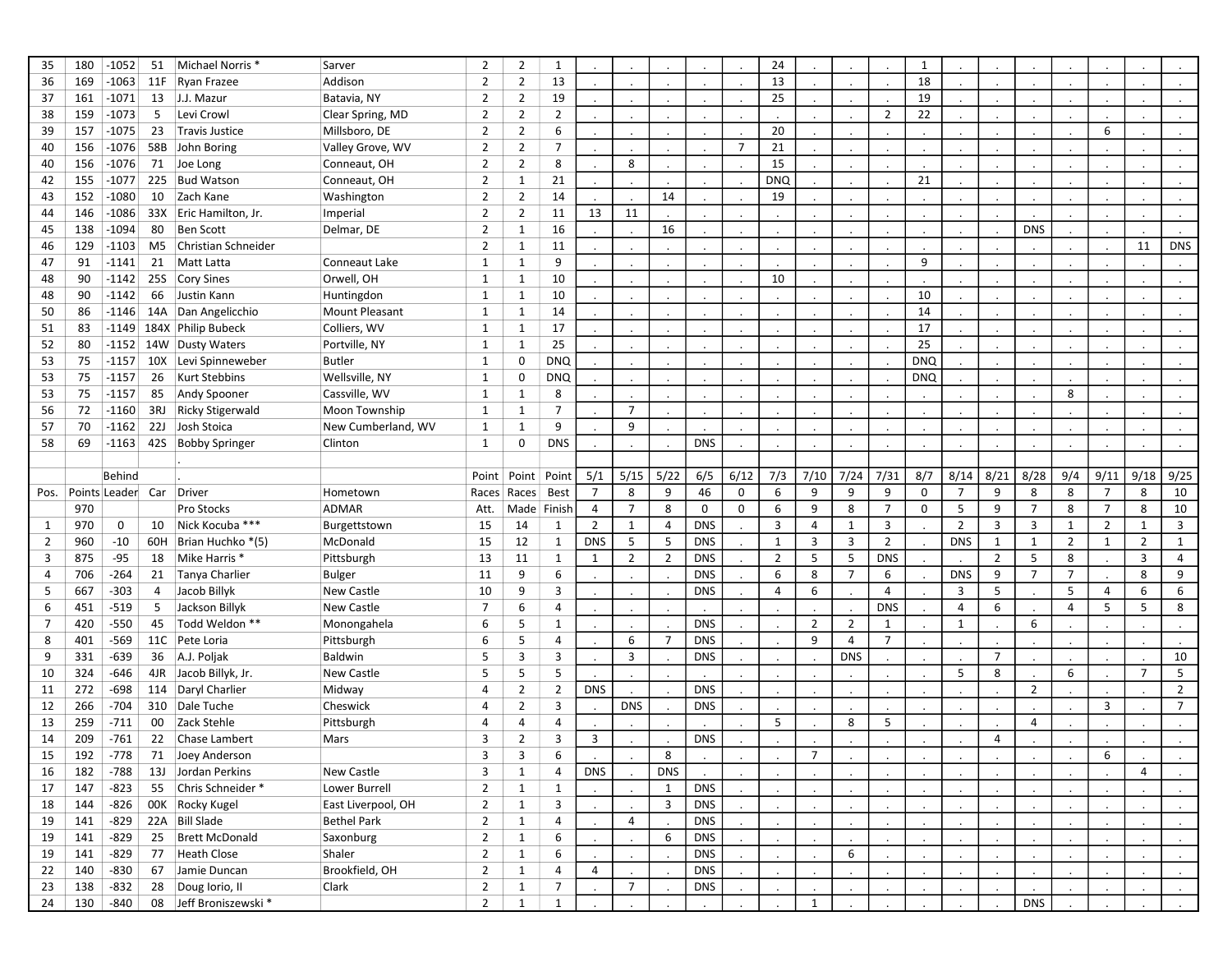| 25             | 129  | $-841$        | 1B  | <b>Bill Robertson</b>     | Washington                       | 2            | $\overline{2}$ | 3              |                |                |                |                 |                |                |                |                         |                |                |                |                |                      | 3              | $\overline{7}$ |                |                |
|----------------|------|---------------|-----|---------------------------|----------------------------------|--------------|----------------|----------------|----------------|----------------|----------------|-----------------|----------------|----------------|----------------|-------------------------|----------------|----------------|----------------|----------------|----------------------|----------------|----------------|----------------|----------------|
| 26             | 75   | -895          |     | 00B Curt Bish, Jr.        | Franklin                         | 1            | 0              | <b>DNS</b>     |                |                |                | <b>DNS</b>      |                |                |                |                         |                |                |                |                |                      |                |                |                |                |
| 26             | 75   | $-895$        |     | 1R Alan Dellinger         |                                  | $\mathbf{1}$ | 0              | <b>DNS</b>     |                |                |                | <b>DNS</b>      |                |                |                |                         |                |                |                |                |                      |                |                |                |                |
| 26             | 75   | $-895$        |     | 2W Leigh Wheeler          | Polk                             | $\mathbf{1}$ | 0              | <b>DNS</b>     |                |                |                | <b>DNS</b>      |                |                |                |                         |                |                |                |                | $\ddot{\phantom{a}}$ |                |                |                |                |
| 26             | 75   | $-895$        |     | M5 Christian Schneider    | Warren, OH                       | $\mathbf{1}$ | 0              | <b>DNS</b>     |                |                |                | <b>DNS</b>      |                |                |                |                         |                |                |                |                |                      |                |                |                |                |
| 26             | 75   | $-895$        | T6  | Michael Miller            | East Hickory                     | $\mathbf{1}$ | 0              | <b>DNS</b>     |                |                |                | <b>DNS</b>      |                |                |                |                         |                |                |                |                |                      |                |                |                |                |
| 26             | 75   | $-895$        | 7B  | <b>Matt Bernard</b>       | Seneca                           | $\mathbf{1}$ | 0              | <b>DNS</b>     |                |                |                | <b>DNS</b>      |                |                |                |                         |                |                |                |                |                      |                |                |                |                |
| 26             | 75   | $-895$        | 7W  | Bobby Whitling *          | Seneca                           | $\mathbf{1}$ | 0              | <b>DNS</b>     |                |                |                | <b>DNS</b>      |                |                |                |                         |                |                |                |                |                      |                |                |                |                |
| 26             | 75   | $-895$        | C8  | William Hurrelbrink       | Emlenton                         | $\mathbf{1}$ | 0              | <b>DNS</b>     |                |                |                | <b>DNS</b>      |                |                |                |                         |                |                |                |                |                      |                |                |                |                |
| 26             | 75   | $-895$        |     | 11B Tim Bish              | Ringgold                         | $\mathbf{1}$ | 0              | <b>DNS</b>     |                |                |                | <b>DNS</b>      |                |                |                |                         |                |                |                |                |                      |                |                |                |                |
| 26             | 75   | $-895$        |     | 11T Randy Wyant           | Oil City                         | $\mathbf{1}$ | 0              | <b>DNS</b>     |                |                |                | <b>DNS</b>      |                |                |                |                         |                |                |                |                |                      |                |                |                |                |
| 26             | 75   | $-895$        |     | 17 Jackson Humanic        | Titusville                       | 1            | 0              | <b>DNS</b>     |                |                |                | <b>DNS</b>      |                |                | $\cdot$        |                         |                | $\cdot$        |                |                |                      |                |                |                |                |
| 26             | 75   | $-895$        |     | 20J Jason Fosnaught       | Tarentum                         | $\mathbf{1}$ | 0              | <b>DNS</b>     |                |                |                | <b>DNS</b>      |                |                |                |                         |                |                |                |                |                      |                |                |                |                |
| 26             | 75   | -895          |     | 21W Chris Withers         | Waterford                        | $\mathbf{1}$ | 0              | <b>DNS</b>     |                |                |                | <b>DNS</b>      |                |                |                |                         |                |                |                |                |                      |                |                |                |                |
| 26             | 75   | $-895$        |     | 23 Pat Fielding           | Franklin                         | 1            | 0              | <b>DNS</b>     |                |                |                | <b>DNS</b>      |                |                |                |                         |                |                |                |                |                      |                |                |                |                |
| 26             | 75   | -895          |     | 23H Hunter Exley          | Franklin                         | $\mathbf{1}$ | 0              | <b>DNS</b>     |                |                |                | <b>DNS</b>      |                |                |                |                         |                |                |                |                |                      |                |                |                |                |
| 26             | 75   | $-895$        |     | 24 Tyler Wyant            | Oil City                         | 1            | 0              | <b>DNS</b>     |                |                |                | <b>DNS</b>      |                |                |                |                         |                |                |                |                |                      |                |                |                |                |
| 26             | 75   | -895          |     | 25G Andrew Gordon         | <b>DuBois</b>                    | $\mathbf{1}$ | 0              | <b>DNS</b>     |                |                |                | <b>DNS</b>      |                |                |                |                         |                |                |                |                |                      |                |                |                |                |
| 26             | 75   | $-895$        | 29  | Curtis J. Bish            | Oil City                         | $\mathbf{1}$ | 0              | <b>DNS</b>     |                |                |                | <b>DNS</b>      |                |                |                |                         |                |                |                |                |                      |                |                |                |                |
| 26             | 75   | $-895$        | 31  | Jason Johns               | Oil City                         | 1            | 0              | <b>DNS</b>     |                |                |                | <b>DNS</b>      |                |                |                |                         |                |                |                |                |                      |                |                |                |                |
| 26             | 75   | $-895$        |     | 32 Wesley McCray          | Corry                            | $\mathbf{1}$ | 0              | <b>DNS</b>     |                |                |                | <b>DNS</b>      |                |                |                |                         |                |                |                |                |                      |                |                |                |                |
| 26             | 75   | $-895$        |     | 39B Josh Blum             | Knox                             | $\mathbf{1}$ | 0              | <b>DNS</b>     |                |                |                | <b>DNS</b>      |                |                |                |                         |                |                |                |                |                      |                |                |                |                |
| 26             | 75   | $-895$        | 63  | <b>Chris McGuire</b>      | Erie                             | $\mathbf{1}$ | 0              | <b>DNS</b>     |                |                |                | <b>DNS</b>      |                |                |                |                         |                |                |                |                |                      |                |                |                |                |
| 26             | 75   | $-895$        | 65  | Shaun Hooks               | Sandy Lake                       | 1            | 0              | <b>DNS</b>     |                |                |                | <b>DNS</b>      |                |                |                |                         |                |                |                |                |                      |                |                |                |                |
| 26             | 75   | $-895$        |     | 84 Steve D'Apolito        | Youngstown, OH                   | $\mathbf{1}$ | 0              | <b>DNS</b>     |                |                |                | <b>DNS</b>      |                |                |                |                         |                |                |                |                |                      |                |                |                |                |
| 26             | 75   | $-895$        |     | 84S Josh Seippel          | Franklin                         | $\mathbf{1}$ | 0              | <b>DNS</b>     |                |                |                | <b>DNS</b>      |                |                |                |                         |                |                |                |                |                      |                |                |                |                |
| 26             | 75   | -895          |     | 965 Andy Buckley          | Stoneboro                        | 1            | 0              | <b>DNS</b>     |                |                |                | <b>DNS</b>      |                |                |                |                         |                |                |                |                |                      |                |                |                |                |
| 26             | 75   | $-895$        |     | 983 Zachary Gustafson     | Weedville                        | $\mathbf{1}$ | 0              | <b>DNS</b>     |                |                |                | <b>DNS</b>      |                |                |                |                         |                |                |                |                |                      |                |                |                |                |
| 26             | 75   | -895          |     | 1776 Jamie Barber         | Grampian                         | 1            | 0              | <b>DNS</b>     |                |                |                | <b>DNS</b>      |                |                |                |                         |                | $\cdot$        |                |                | $\ddot{\phantom{a}}$ |                |                |                |                |
|                |      |               |     |                           |                                  |              |                |                |                |                |                |                 |                |                |                |                         |                |                |                |                |                      |                |                |                |                |
|                |      | Adj. Behind   |     |                           |                                  | Point        | Point          | Point          | 5/1            | 5/15           | 5/22           | 6/5             | 6/12           | 7/3            | 7/10           | 7/24                    | 7/31           | 8/7            | 8/14           | 8/21           | 8/28                 | 9/4            | 9/11           | 9/18           | 9/25           |
| Pos.           |      | Points Leader | Car | Driver                    | Hometown                         | Races        | Races          | <b>Best</b>    | 22             | 23             | 24             | 20              | 19             | 21             | 23             | 23                      | 20             | 18             | 18             | 22             | 19                   | 19             | 26             | 15             | 19             |
|                | 1448 |               |     | <b>Hobby Stocks</b>       | <b>Priority Equipment Rental</b> | Att.         | Made Finish    |                | 18             | 22             | 23             | 18              | 18             | 18             | 21             | 20                      | 19             | 17             | 16             | 20             | 17                   | 17             | 24             | 14             | 18             |
| 1              | 1448 | 0             | 05  | Frank Magill *(7)         | Jefferson Hills                  | 17           | 17             | 1              | 3              | 9              | $\mathbf{1}$   | $\mathbf{1}$    | 3              | 4              | 1              | 2                       | 1              | 16             | 4              | 1              | $\mathbf{1}$         | 6              | 3              | 3              | $\mathbf{1}$   |
| $\overline{2}$ | 1407 | $-41$         |     | 1K Cody Koteles ****      | Stockdale                        | 17           | 15             | $\mathbf{1}$   | <b>DNS</b>     | 3              | 2              | 18              | $\overline{2}$ | 1              | $\overline{4}$ | $\mathbf{1}$            | $\overline{2}$ | $\overline{2}$ | 1              | 8              | 5                    | <b>DNS</b>     | $\overline{2}$ | $\mathbf{1}$   | $\overline{7}$ |
| 3              | 1386 | $-62$         | 15  | Matt Benard               | Oakdale                          | 17           | 17             | $\overline{2}$ | 5              | 5              | 15             | $\overline{2}$  | 6              | $\overline{7}$ | 6              | $\overline{7}$          | 5              | 3              | 13             | 5              | 3                    | 10             | 16             | $\overline{2}$ | $\overline{2}$ |
| 4              | 1325 | $-123$        | 64  | Tom Anton                 | Jefferson Hills                  | 17           | 17             | $\overline{7}$ | 9              | $\overline{7}$ | 10             | 8               | 13             | 11             | 9              | 10                      | 11             | 12             | 10             | 15             | 10                   | $\overline{7}$ | 14             | 10             | 9              |
| 5              | 1318 | $-130$        |     | 2K Jonathan Koteles       | Stockdale                        | 17           | 16             | 3              | 13             | 14             | 6              | 6               | -5             | <b>DNS</b>     | 17             | 6                       | 17             | 17             | 16             | 12             | 17                   | 3              | 5              | $\overline{7}$ | 6              |
| 6              | 1315 | $-133$        | 5   | <b>Tony Magill</b>        | Jefferson Hills                  | 17           | 17             | 5              | 15             | 22             | 8              | 13              | 18             | 17             | 11             | 5                       | 18             | 10             | 6              | 6              | 9                    | 12             | $\overline{7}$ | 9              | 5              |
| $\overline{7}$ | 1304 | -144          |     | 17S Stephen Shelpman *(5) | <b>Pleasant Hills</b>            | 15           | 14             | $\mathbf{1}$   | $\mathbf{1}$   | 11             | 12             | 17              | 1              | 2              | 21             | <b>DNS</b>              |                | $\mathbf{1}$   | 3              | 3              | $\overline{2}$       | 1              | $\mathbf{1}$   |                | 3              |
| 8              | 1282 | $-166$        |     | 26T Cody Tokarski         | Hickory                          | 16           | 16             | $\overline{7}$ | 11             | 12             | 13             | 14              |                | 12             | 13             | 16                      | 10             | $\overline{7}$ | 9              | 18             | 16                   | 13             | 13             | 8              | 18             |
| 9              | 1264 | $-184$        | 70  | Rick Ours                 | East Liverpool, OH               | 17           | 17             | 10             | 12             | 10             | 14             | 11              | 14             | 15             | 14             | 15                      | 15             | 14             | 12             | 19             | 15                   | 11             | 21             | 14             | 16             |
| 10             | 1258 | $-190$        |     | 221K Karlee Kovacs        | Carnegie                         | 15           | 15             | 3              | 4              | 13             | 3              | $\overline{5}$  |                | 9              | 8              | 14                      | 12             | 6              | 14             | 4              | 4                    | 14             |                |                | 15             |
| 11             | 1243 | $-205$        |     | 06 John Cain              | <b>North Versailles</b>          | 15           | 13             | $\overline{2}$ | <b>DNS</b>     | $\overline{2}$ | $\overline{4}$ | $\overline{3}$  | $\overline{4}$ | 6              | <b>DNS</b>     | 8                       | 6              | 9              | 15             | 11             | 8                    | 15             | 19             |                |                |
| 12             | 1213 | $-235$        |     | 14 Marc Corio             | South Fayette                    | 17           | 13             | 12             | <b>DNS</b>     | <b>DNS</b>     | 18             | 15              | 16             | 16             | 20             | 17                      | 14             | 15             | <b>DNS</b>     | 17             | 12                   | 17             | <b>DNS</b>     | 13             | 12             |
| 13             | 1178 | $-270$        |     | 76 Chloie Jones           | Bakersfield, CA                  | 14           | 14             | 3              |                | $\overline{4}$ | 22             | 12              | 9              | 3              | 3              | $\overline{4}$          | 19             | $\overline{4}$ |                | 9              | 13                   | 16             | 6              | $\overline{a}$ |                |
| 14             | 1124 | $-324$        |     | 25 Cody Behanna           | Finleyville                      | 14           | 11             | $\overline{7}$ | 10             | 16             | <b>DNS</b>     | $7\overline{ }$ | 8              | 10             | 16             | 13                      | 9              | <b>DNS</b>     | 8              | 13             | <b>DNS</b>           |                | 11             |                |                |
| 15             | 1115 | $-333$        |     | 00K Kayla McManus *       | Elizabeth                        | 13           | 13             | $\mathbf{1}$   | $\overline{7}$ | 1              | 21             |                 |                |                | 5              | $\overline{\mathbf{3}}$ | 3              | 5              | $\overline{2}$ | $\overline{7}$ | 6                    |                | 17             | 6              | 14             |
| 16             | 1098 | $-350$        |     | 47T Mike Tropeck          | McDonald                         | 14           | 13             | 8              | <b>DNS</b>     | 20             | 20             |                 |                | 14             | 12             | 18                      | 16             | 13             | 11             | 16             | 11                   | 8              | 23             |                | 11             |
| 17             | 1087 | -361          |     | 13 Ben Anton              | Jefferson Hills                  | 13           | 13             | 4              | 16             |                | 5              |                 | 10             | 5              | 15             |                         | $\overline{4}$ | 11             | 5              | 10             | $\overline{7}$       | 5              | 9              |                | 17             |
| 18             | 773  | $-675$        |     | 121 John Hollister        | McDonald                         | 10           | 7              | $\overline{7}$ |                |                |                |                 |                | 13             | 7              | <b>DNS</b>              | 8              |                | <b>DNS</b>     |                | 14                   | 9              | 22             | <b>DNS</b>     | 13             |
| 19             | 749  |               |     | -699 OU2 Jacob Wiser      | <b>McKees Rocks</b>              | 9            | 8              | $\overline{4}$ |                | 6              | 9              | $\overline{4}$  |                | 8              |                | 11                      | <b>DNS</b>     |                |                |                |                      |                | 12             | 12             | 8              |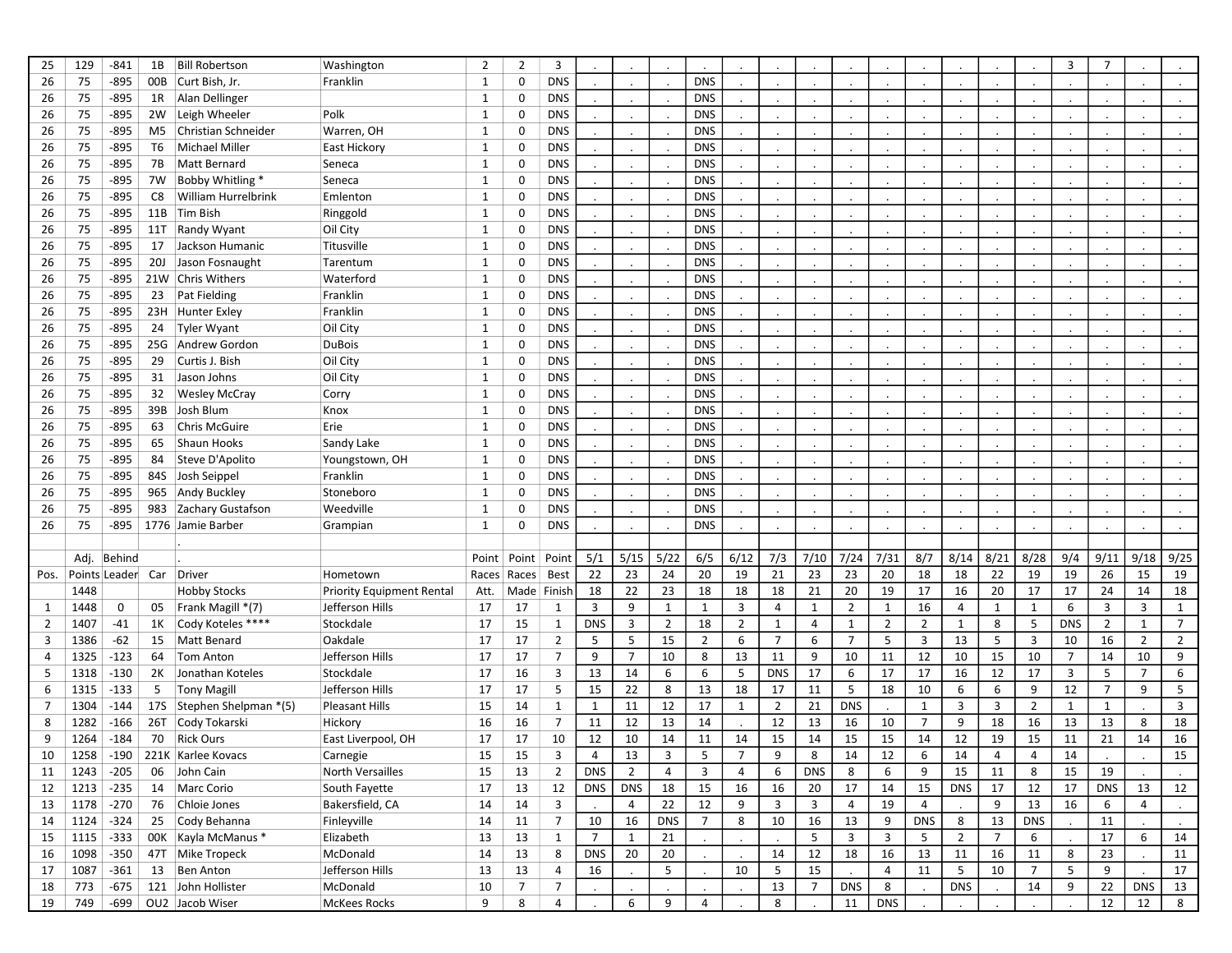| 20             | 745                           | $-703$            | 22             | Robert Betz           | South Heights         | 9              | 8                 | 4              | 6              | 18                      | 16             | <b>DNS</b>     |                |                |                | 9              |                | 8              | $\overline{7}$ |                |                | $\overline{4}$ | 10             |                |                |
|----------------|-------------------------------|-------------------|----------------|-----------------------|-----------------------|----------------|-------------------|----------------|----------------|-------------------------|----------------|----------------|----------------|----------------|----------------|----------------|----------------|----------------|----------------|----------------|----------------|----------------|----------------|----------------|----------------|
| 21             | 735                           | $-713$            |                | 69X Joe Anthony       | Pittsburgh            | 9              | 9                 | $\overline{7}$ | 14             | 15                      | 23             | 16             |                | 18             |                | 12             | $\overline{7}$ |                |                | 14             |                |                | 8              |                |                |
| 22             | 680                           | $-768$            | 29             | Adam Ferree           | Jefferson Hills       | 8              | 8                 | 2              | 2              | 21                      | $\overline{7}$ |                | 15             |                | 2              | 19             |                |                |                |                |                | 2              | 18             |                |                |
| 23             | 648                           | $-800$            | 57             | Ken Heasley, Jr.      | Rochester             | 8              | 8                 | 10             | 17             | 17                      | 11             | 10             | 11             |                | 10             | 20             | 13             | $\cdot$        |                |                |                |                |                |                |                |
| 24             | 574                           | $-874$            |                | 83X James Huff        | Imperial              | $\overline{7}$ | 7                 | 8              |                | 8                       | 17             | 9              | 12             |                | 18             |                |                |                |                |                |                |                | 15             |                | 10             |
| 25             | 448                           | $-1000$           | 6              | Jeff Cencarik         | Midway                | 6              | 3                 | 19             |                |                         |                |                |                | <b>DNS</b>     | 19             | <b>DNS</b>     |                |                |                | 20             | <b>DNS</b>     |                | 20             |                |                |
| 26             | 409                           | $-1039$           | 39             | <b>Tyler Fox</b>      | Pittsburgh            | 5              | 3                 | $\overline{2}$ |                | 19                      |                |                | <b>DNS</b>     |                | <b>DNS</b>     |                |                |                |                | $\overline{2}$ |                |                | 4              |                |                |
| 27             | 233                           | $-1215$           |                | 64K Gary Koteles      |                       | 3              | $\overline{2}$    | 4              |                |                         |                |                |                |                |                |                |                |                |                |                |                | <b>DNS</b>     |                | 5              | 4              |
| 28             | 227                           | $-1221$           | 74             | Joe Brown             | Pittsburgh            | 3              | $\overline{2}$    | 18             | 18             |                         | 19             |                |                | <b>DNS</b>     |                |                |                |                |                |                |                |                |                |                |                |
| 29             | 161                           | $-1287$           |                | 17P Ed Shelpman       | <b>Pleasant Hills</b> | $\overline{2}$ | $\overline{2}$    | 8              | 8              |                         |                |                | 17             |                |                |                |                |                |                |                |                |                |                |                |                |
| 30             | 152                           | $-1296$           |                | 77X Casey Grumling    | Elizabeth             | $\overline{2}$ | $\mathbf{1}$      | 24             |                |                         |                |                |                |                |                |                |                |                |                | <b>DNS</b>     |                |                | 24             |                |                |
| 31             | 141                           | $-1307$           | 94P            | Perry Rummell         |                       | $\overline{2}$ | $\mathbf{1}$      | 11             |                |                         |                |                |                |                |                |                |                |                |                |                |                |                |                | 11             | <b>DNS</b>     |
| 32             | 75                            | $-1373$           | 28             | <b>Matt Miller</b>    | Waynesburg            | $\mathbf{1}$   | 0                 | <b>DNS</b>     |                |                         |                |                |                |                |                |                |                |                |                |                |                |                | <b>DNS</b>     |                |                |
| 33             | 72                            | $-1376$           | 46             | Jason Garchak         | Pittsburgh            | 1              | 0                 | <b>DNS</b>     |                |                         |                |                |                |                |                |                |                |                |                | <b>DNS</b>     |                |                |                |                |                |
| 34             | 70                            | $-1378$           |                | 711 Dalton Isaacs     | <b>Butler</b>         | $\mathbf{1}$   | $\Omega$          | <b>DNS</b>     |                |                         |                | <b>DNS</b>     |                |                |                |                |                |                |                |                |                |                |                |                |                |
|                |                               |                   |                |                       |                       |                |                   |                |                |                         |                |                |                |                |                |                |                |                |                |                |                |                |                |                |                |
|                |                               | Behind            |                |                       |                       | Point          |                   | Point   Point  | 5/1            | 5/15                    | 5/22           | 6/5            | 6/12           | 7/3            | 7/10           | 7/24           | 7/31           | 8/7            | 8/14           | 8/21           | 8/28           | 9/4            | 9/11           | 9/18           | 9/25           |
| Pos.           |                               | Points Leader Car |                | Driver                | Hometown              | Races          | Races             | <b>Best</b>    | 10             | 9                       | 12             | 5              | 8              | $\overline{7}$ | 9              | 9              | 10             | $\mathbf 0$    | 8              | 8              | 8              | 8              | $\overline{7}$ | 6              | $\overline{7}$ |
|                | 1031                          |                   |                | Open Fours            | Crawford Auto Repair  | Att.           |                   | Made Finish    | 9              | 9                       | 11             | 5              | $\overline{7}$ | $\overline{7}$ | 9              | 8              | 9              | 0              | 5              | 8              | 6              | 6              | 6              | 6              | $\overline{7}$ |
| 1              | 1031                          | 0                 | $\overline{2}$ | Bill Tennant *(10)    | Colliers, WV          | 16             | 14                | 1              | $\mathbf{1}$   | 1                       | 10             | $\mathbf{1}$   | 1              | 1              | $\overline{2}$ | <b>DNS</b>     | $\overline{2}$ |                | 1              | $\mathbf{1}$   | 1              | <b>DNS</b>     | 1              | 1              | $\overline{2}$ |
| 2              | 1003                          | $-28$             |                | 11W Lucas Weaver      | California            | 15             | 15                | $\overline{2}$ | 3              | 3                       | 9              |                | $\overline{4}$ | $\overline{2}$ | 8              | 4              | 4              | $\blacksquare$ | $\overline{2}$ | 4              | 3              | 5              | $\overline{2}$ | 6              | $\overline{3}$ |
| 3              | 972                           | $-59$             | 5R             | Craig Rudolph         | Steubenville, OH      | 15             | 14                | 3              | $\overline{7}$ | 6                       | 5              | $\overline{3}$ | 5              | 4              | 6              | 5              | 8              |                | 5              | $\overline{7}$ | 6              | 6              | <b>DNS</b>     |                | 6              |
| 4              | 850                           | $-181$            | 53             | <b>Eric Reynolds</b>  | Sewickley             | 13             | 12                | $\overline{2}$ | 6              | 8                       | $\overline{4}$ |                | <b>DNS</b>     | 5              | 4              | 6              | $\overline{7}$ |                |                | 6              | $\overline{2}$ | $\overline{4}$ |                | 5              | $\overline{7}$ |
| 5              | 798                           | $-233$            | 2B             | Noah Bubeck **        | Colliers, WV          | 12             | 11                | 1              | 9              | $\overline{7}$          | $\overline{7}$ | 5              | $\overline{2}$ |                | $\mathbf{1}$   |                | 1              |                | 4              | $\overline{2}$ | <b>DNS</b>     | 3              |                | $\overline{2}$ |                |
| 6              | 781                           | $-250$            |                | 65Q Derek Quigley     | Roscoe                | 12             | 10                | 2              | <b>DNS</b>     |                         | <b>DNS</b>     | $\overline{2}$ | $\overline{7}$ |                | 3              | 2              | 9              |                | 3              | 8              |                | $\overline{2}$ | 3              |                | 4              |
| $\overline{7}$ | 694                           | $-337$            |                | 29P Justin Pellegrini | Finleyville           | 11             | 8                 | 4              |                | 5                       | 11             | $\overline{4}$ | 6              |                | $\overline{7}$ | $\overline{7}$ | <b>DNS</b>     |                |                | 5              | <b>DNS</b>     | <b>DNS</b>     | 5              |                |                |
| 8              | 470                           | $-561$            |                | 05 Hemi Kineston ***  | Pittsburgh            | $\overline{7}$ | $\overline{7}$    | 1              |                |                         |                |                |                |                |                | $\mathbf{1}$   |                |                |                | 3              | 5              | 1              | 6              | 3              | $\mathbf{1}$   |
| 9              | 469                           | $-562$            |                | 19G John Gill         | Burgettstown          | $\overline{7}$ | 6                 | 3              | 4              | 4                       | 6              |                | 3              |                |                | 8              | 3              |                | <b>DNS</b>     |                |                |                |                |                |                |
| 10             | 389                           | $-642$            | 42             | Travis Corbin         | Colliers, WV          | 6              | 5                 | 5              |                | 9                       | 8              |                |                | 6              | 5              |                | 6              |                | <b>DNS</b>     |                |                |                |                |                |                |
| 11             | 350                           | $-681$            | 3K             | Matt Kiesel *         |                       | 5              | 5                 | $\mathbf{1}$   | 2              | 2                       | 1              |                |                | $\overline{7}$ |                |                | 5              |                |                |                |                |                |                |                |                |
| 12             | 250                           | $-781$            | 81             | Kyle Janas            | Coraopolis            | $\overline{4}$ | 3                 | 4              |                |                         |                |                |                |                |                |                |                |                | <b>DNS</b>     |                |                |                | 4              | $\overline{4}$ | 5              |
| 13             | 209                           | $-822$            |                | 71 Matt Knight        | Natrona Heights       | 3              | 3                 | 3              | 5              |                         | 3              |                |                |                |                |                |                |                |                |                | 4              |                |                |                |                |
| 14             | 135                           | -896              | 10             | <b>Bill Tennant</b>   | Colliers, WV          | $\overline{2}$ | $\overline{2}$    | 3              |                |                         |                |                |                | 3              |                | 3              |                |                |                |                |                |                |                |                |                |
| 15             | 75                            | -956              | 78             | Chris Knight          |                       | $\mathbf{1}$   | $\mathbf{1}$      | $\overline{2}$ |                |                         | $\overline{2}$ |                |                |                |                |                |                |                |                |                |                |                |                |                |                |
| 16             | 66                            | -965              | 88             | Kyle Janas            | Coraopolis            | $\mathbf{1}$   | 1                 | 8              | 8              |                         |                |                |                |                |                |                |                |                |                |                |                |                |                |                |                |
| 17             | 64                            | $-967$            | 33             | John Steele           |                       | 1              | $\mathbf{1}$      | 9              |                |                         |                |                |                |                | 9              |                |                |                |                |                |                |                |                |                |                |
|                |                               |                   |                |                       |                       |                |                   |                |                |                         |                |                |                |                |                |                |                |                |                |                |                |                |                |                |                |
|                |                               | Adj. Behind       |                |                       |                       | Point          |                   | Point   Point  | 5/1            | 5/15                    | 5/22           | 6/5            | 6/12           | 7/3            | 7/10           | 7/24           | 7/31           | 8/7            | 8/14           | 8/21           | 8/28           | 9/4            | 9/11           | 9/18           | 9/25           |
| Pos.           |                               | Points Leader Car |                | Driver                | Hometown              | Races          | Races             | Best           | 5              | 5                       | 6              | 4              | 5              | 8              | 5              | $\overline{7}$ | $\overline{7}$ | $\mathbf 0$    | $\overline{7}$ | $\overline{7}$ | 8              | 5              | 5              | $\overline{7}$ | 6              |
|                | 990                           |                   |                | <b>Young Guns</b>     | All Ways Safe         | Att.           |                   | Made Finish    | 5              | 5                       | 5              | $\overline{4}$ | 5              | 8              | 5              | 6              | $\overline{7}$ | $\Omega$       | $\overline{7}$ | $\overline{7}$ | 8              | 5              | 5              | 6              | 6              |
| 1              | 990                           | 0                 | 5К             | Logan Koteles * (8)   | Stockdale             | 16             | 16                | 1              | 5              | $\mathbf{1}$            | $\mathbf{1}$   | $\mathbf{1}$   | $\overline{2}$ | 1              | $\mathbf{1}$   | 1              | $\mathbf{1}$   |                | 3              | 3              | $\overline{2}$ | $\mathbf{1}$   | $\overline{2}$ | $\overline{2}$ | 3              |
| 2              | 971                           | $-19$             | 44             | Cameron Hollister **  | McDonald              | 16             | 16                | 1              | $\mathbf{1}$   | $\overline{2}$          | $\overline{2}$ | $\overline{2}$ | $\mathbf{1}$   | $\overline{2}$ | 3              | $\overline{2}$ | $\overline{2}$ |                | $\overline{2}$ | $\overline{2}$ | 8              | 3              | 3              | $\overline{4}$ | $\overline{4}$ |
| 3              | 934                           | $-56$             | 91             | Gavin Kokolis         | Oakdale               | 15             | 15                | 3              | 3              | 4                       | 4              | 4              | 5              | -5             | $\sim$         | 5              | -5             | $\bullet$      | 5              | 6              | 6              | 5              | 5              | 5              | 6              |
| 4              | 764                           | -226              |                | 14 Emmie Laboon       | Elizabeth             | 12             | 12                | $\overline{2}$ |                |                         | 5              |                | $\overline{4}$ | 8              | 5              | 3              | 4              |                | $\overline{7}$ | 5              | 3              | $\overline{2}$ |                | 3              | $\overline{2}$ |
| 5              | 655                           | $-335$            |                | 05T Travis Clark *(5) | Pittsburgh            | 10             | 9                 | $\mathbf{1}$   |                |                         |                |                |                | 3              | $\overline{2}$ | <b>DNS</b>     | $\overline{3}$ |                | 1              | $\mathbf{1}$   | $\overline{7}$ |                | 1              | 1              | 1              |
| 6              | 631                           | $-359$            |                | 56 Sadie Snatchko     | Oakdale               | 10             | 10                | 4              | $\sim$         |                         |                |                |                | 4              |                | 6              | 6              | $\blacksquare$ | 4              | $\overline{7}$ | 5              | 4              | 4              | 6              | 5              |
| 7              | 494                           | -496              |                | 5X Kiersten Chernik * | Oakdale               | 9              | 8                 | $\mathbf{1}$   |                |                         | $\mathbf{3}$   | $\overline{3}$ | 3              | $\overline{7}$ | 4              | 4              | $\overline{7}$ |                |                |                | 1              |                |                | <b>DNS</b>     |                |
| 8              | 439                           | $-551$            |                | 223 Cameron Lambert   | Mars                  | $\overline{7}$ | 6                 | $\overline{2}$ | $\overline{2}$ | $\overline{\mathbf{3}}$ | <b>DNS</b>     |                |                | 6              |                |                |                | $\cdot$        | 6              | 4              | 4              |                |                |                |                |
| 9              | 121                           | -869              |                | 05 Liv Hicks          | Jefferson Hills       | $\overline{2}$ | $\overline{2}$    | 4              | 4              | 5                       |                |                |                |                |                |                |                |                |                |                |                |                |                |                |                |
|                |                               |                   |                |                       |                       |                |                   |                |                |                         |                |                |                |                |                |                |                |                |                |                |                |                |                |                |                |
|                |                               | Behind            |                |                       |                       |                | Point Point Point |                | 5/1            | 5/15                    | 5/22           | 6/5            | 6/12           | 7/3            |                | 7/10 7/24 7/31 |                | 8/7            | 8/14           | 8/21           | 8/28           | 9/4            | 9/11           | $9/18$ 9/25    |                |
|                | Pos. Points Leader Car Driver |                   |                |                       | Hometown              |                | Races Races Best  |                | $\mathbf 0$    | $\mathbf 0$             | 12             | $\mathbf 0$    | 13             | 12             | 8              | $\mathbf 0$    | $\mathbf 0$    | $\mathbf 0$    | $\mathbf 0$    | 6              | $\mathbf 0$    | 10             | $\mathbf 0$    | 9              | $\overline{4}$ |
|                |                               |                   |                |                       |                       |                |                   |                |                |                         |                |                |                |                |                |                |                |                |                |                |                |                |                |                |                |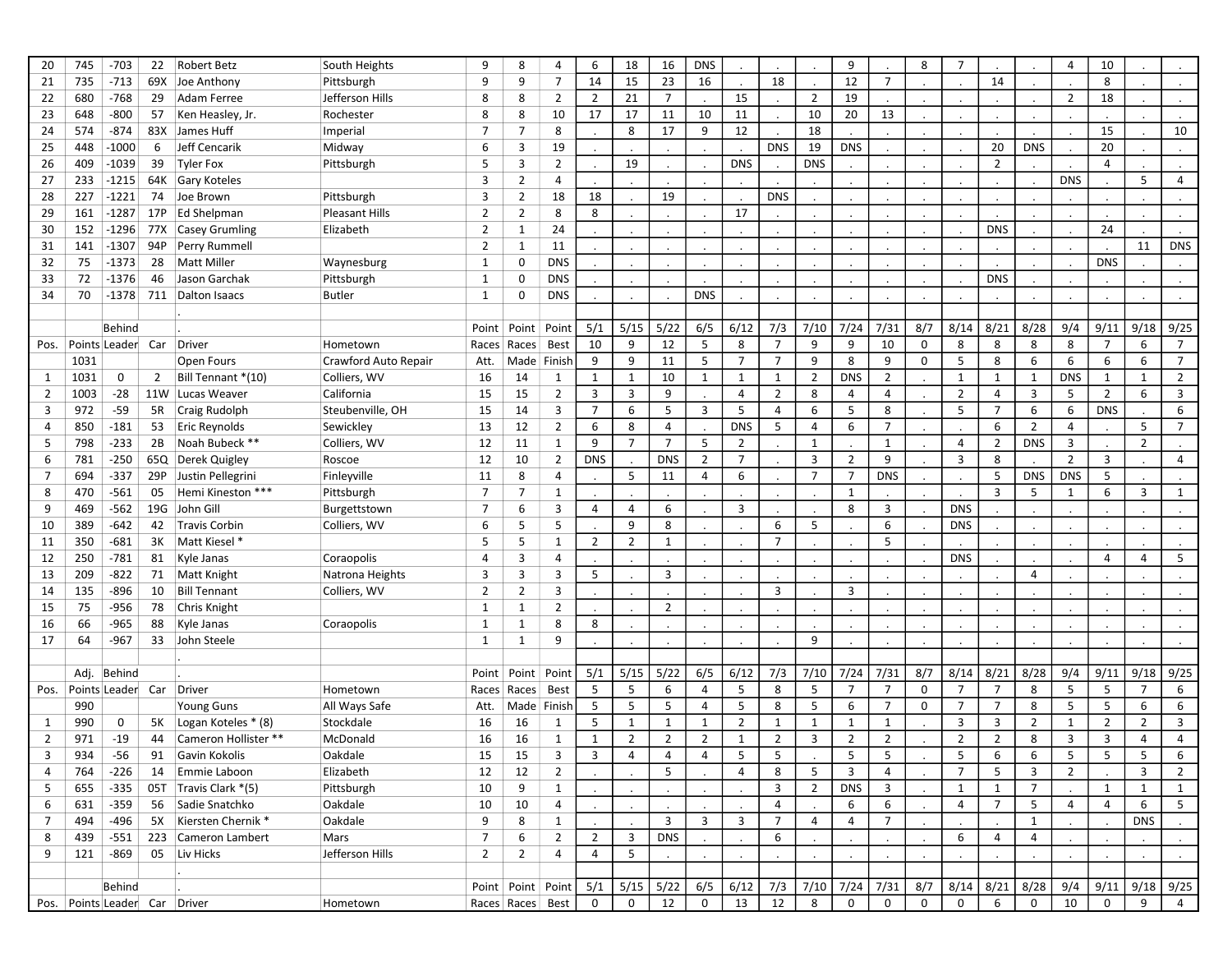|                | 538                      |             |                | <b>RUSH Modifieds</b>    |                     | Att.           |                  | Made Finish           | $\mathbf 0$   | 0           | 11             | 0           | 13             | 12             | 8              | $\mathbf 0$    | 0           | $\mathbf 0$          | $\mathbf 0$ | 6              | $\mathbf 0$          | 9              | $\mathbf 0$ | 6              | 4              |
|----------------|--------------------------|-------------|----------------|--------------------------|---------------------|----------------|------------------|-----------------------|---------------|-------------|----------------|-------------|----------------|----------------|----------------|----------------|-------------|----------------------|-------------|----------------|----------------------|----------------|-------------|----------------|----------------|
| 1              | 538                      | 0           | 10             | Chelsie Kriegisch*       | <b>Ellwood City</b> | 8              | 8                | 1                     |               |             | 8              |             | $\overline{4}$ | 9              | $\overline{7}$ |                |             |                      |             | 5              | $\blacksquare$       | 5              |             | $\overline{3}$ | $\mathbf{1}$   |
| 2              | 520                      | $-18$       | <b>28J</b>     | Jacob Jordan             | Aliquippa           | 8              | $\overline{7}$   | $\overline{2}$        |               |             | <b>DNS</b>     |             | 8              | 12             | 6              |                |             |                      |             | $\overline{4}$ |                      | 9              |             | 5              | $\overline{2}$ |
| 3              | 506                      | $-32$       |                | 14S Justin Shea***       | Sharpsville         | $\overline{7}$ | $\overline{7}$   | $\mathbf{1}$          | $\cdot$       |             | $\mathbf{1}$   |             | 3              | $\mathbf{1}$   | $\overline{2}$ |                |             | $\cdot$              |             | $\mathbf{1}$   | $\blacksquare$       | 3              |             | $\overline{2}$ |                |
| 4              | 466                      | $-72$       |                | 12 J.C. Boyer            | Burghill, OH        | $\overline{7}$ | 6                | $\overline{2}$        |               |             | 9              |             | 9              | $\overline{7}$ | 8              |                |             |                      |             | 3              |                      | $\overline{2}$ |             | <b>DNS</b>     |                |
| 5              | 426                      | $-112$      |                | 63T Tony Tatgenhorst     | Columbiana, OH      | 6              | 6                | $\overline{2}$        |               |             | 3              |             | $\overline{2}$ | $\overline{2}$ | $\overline{3}$ |                |             |                      |             | $\overline{2}$ |                      |                |             | $\overline{4}$ |                |
| 6              | 401                      | $-137$      | $\overline{2}$ | Kole Holden *            | Tiona               | 6              | 5                | $\mathbf{1}$          |               |             | 6              |             | 5              | 11             | $\mathbf{1}$   |                |             |                      |             |                | $\blacksquare$       | <b>DNS</b>     |             |                | $\overline{4}$ |
| 7              | 369                      | $-169$      | C <sub>3</sub> | Chas Wolbert ***         | Howland, OH         | 5              | 5                | 1                     |               |             | $\overline{2}$ |             | $\mathbf{1}$   | 8              |                |                |             |                      |             |                | $\blacksquare$       | 1              |             | $\mathbf{1}$   |                |
| 8              | 338                      | $-200$      |                | JD57 Jordan Ehrenberg    | New Castle          | 5              | $\overline{4}$   | 4                     |               |             | 4              |             | 10             | 10             |                |                |             |                      |             |                | $\blacksquare$       | $\overline{4}$ |             | <b>DNS</b>     |                |
| 9              | 284                      | $-254$      | 02             | Ben Easler               | Linesville          | $\overline{4}$ | $\overline{4}$   | 4                     |               |             | 5              |             | 6              | 4              | $\overline{4}$ |                |             |                      |             |                |                      |                |             | $\cdot$        |                |
| 10             | 260                      | $-278$      | 29             | Cole Edwards             | Rockland            | $\overline{4}$ | $\overline{4}$   | $\overline{3}$        |               |             | 11             |             |                |                |                |                |             |                      |             |                |                      | $\overline{7}$ |             | 6              | $\overline{3}$ |
| 11             | 211                      | $-327$      |                | 5C Ayden Cipriano        | Hermitage           | 3              | 3                | 3                     |               |             |                |             | $\overline{7}$ | 3              | 5              |                |             | $\ddot{\phantom{a}}$ |             |                | $\sim$               |                |             | $\cdot$        |                |
| 12             | 126                      | $-412$      | 25             | Greg Porter              | Bristolville, OH    | $\overline{2}$ | $\mathbf{1}$     | 10                    |               |             | 10             |             |                |                |                |                |             |                      |             |                |                      |                |             | <b>DNS</b>     |                |
| 13             | 72                       | $-466$      |                | 111 Dave Price           | Pierpont, OH        | $\mathbf{1}$   | $\mathbf{1}$     | 5                     |               |             |                |             |                | 5              |                |                |             |                      |             |                | $\cdot$              |                |             |                |                |
| 14             | 71                       | $-467$      |                | 24 Preston Cope          | Champion, OH        | $\mathbf{1}$   | $\mathbf{1}$     | 6                     |               |             |                |             |                | 6              |                |                |             |                      |             |                |                      |                |             |                |                |
| 15             | 70                       | -468        | 1R             | <b>Brandon Ritchey</b>   | Seneca              | $\mathbf{1}$   | $\mathbf{1}$     | $\overline{7}$        |               |             | $\overline{7}$ |             |                |                | $\cdot$        |                |             | $\cdot$              |             |                | $\sim$               |                |             | $\cdot$        |                |
| 16             | 68                       | -470        |                | 11J Jacob Rutana         | North Lima, OH      | $\mathbf{1}$   | $\mathbf{1}$     | 6                     |               |             |                |             |                |                |                |                |             |                      |             |                |                      | 6              |             |                |                |
| 16             | 68                       | -470        |                | 16C Amelia Clay          | Warren, OH          | $\mathbf{1}$   | $\mathbf{1}$     | 13                    |               |             |                |             | 13             |                |                |                |             |                      |             |                | $\cdot$              |                |             |                |                |
| 16             | 68                       | -470        | 30             | <b>Brandon Albert</b>    | Warren, OH          | $\mathbf{1}$   | $\mathbf{1}$     | 12                    |               |             |                |             | 12             |                |                |                |             |                      |             |                |                      |                |             |                |                |
| 16             | 68                       | -470        |                | 571 Josh Ehrenberg       | New Castle          | $\mathbf{1}$   | $\mathbf{1}$     | 11                    |               |             |                |             | 11             |                |                |                |             |                      |             |                |                      |                |             |                |                |
| 20             | 66                       | $-472$      |                | 70B Doug Rutana          | North Lima, OH      | $\mathbf{1}$   | $\mathbf{1}$     | 8                     |               |             |                |             |                |                |                |                |             |                      |             |                |                      | 8              |             |                |                |
| 21             | 61                       | $-477$      |                | 119 Joe Gibson           | Chicora             | $\mathbf{1}$   | $\mathbf{1}$     | 6                     |               |             |                |             |                |                |                |                |             |                      |             | 6              |                      |                |             |                |                |
|                |                          |             |                |                          |                     |                |                  |                       |               |             |                |             |                |                |                |                |             |                      |             |                |                      |                |             |                |                |
|                |                          | Behind      |                |                          |                     | Point          | Point            | Point                 | 5/1           | 5/15        | 5/22           | 6/5         | 6/12           | 7/3            | 7/10           | 7/24           | 7/31        | 8/7                  | 8/14        | 8/21           | 8/28                 | 9/4            | 9/11        | 9/18           | 9/25           |
| Pos.           |                          |             |                | Points Leader Car Driver | Hometown            |                | Races Races      | Best                  | $\mathbf 0$   | 0           | 0              | 0           | $\mathbf 0$    | 0              | 0              | 16             | $\mathbf 0$ | 0                    | $\mathbf 0$ | $\mathbf 0$    | $\mathbf 0$          | 0              | $\mathbf 0$ | $\mathbf 0$    | 0              |
|                | 84                       |             |                | <b>BOSS Sprints</b>      |                     | Att.           |                  | Made Finish           | $\mathbf 0$   | 0           | 0              | 0           | 0              | 0              | $\mathbf 0$    | 16             | 0           | $\mathbf 0$          | 0           | 0              | 0                    | 0              | $\mathbf 0$ | $\mathbf 0$    | 0              |
| 1              | 84                       | 0           |                | 33M Matt Westfall *      | Pleasant Hill, OH   | $\mathbf{1}$   | $\mathbf{1}$     | $\mathbf{1}$          |               |             |                |             |                |                |                | $\mathbf{1}$   |             |                      |             |                |                      |                |             |                |                |
| 2              | 82                       | $-2$        |                | 21P Carmen Perigo        |                     | $\mathbf{1}$   | $\mathbf{1}$     | $\overline{2}$        |               |             |                |             |                |                |                | $\overline{2}$ |             |                      |             |                |                      |                |             |                |                |
| 3              | 81                       | $-3$        | 52             | Isaac Chapple            | Willow Branch, IN   | $\mathbf{1}$   | $\mathbf{1}$     | 3                     | $\Box$        |             |                |             |                |                |                | 3              |             |                      |             |                | $\ddot{\phantom{a}}$ |                |             |                |                |
| 4              | 80                       | $-4$        | 22             | <b>Brandon Spithaler</b> | Evans City          | $\mathbf{1}$   | $\mathbf{1}$     | 4                     |               |             |                |             |                |                |                | 4              |             |                      |             |                |                      |                |             |                |                |
| 5              | 79                       | $-5$        | 5V             | Jesse Vermillion         | Green Castle, OH    | $\mathbf{1}$   | $\mathbf{1}$     | 5                     |               |             |                |             |                |                | $\cdot$        | 5              |             |                      |             |                | $\cdot$              |                |             | $\cdot$        |                |
| 6              | 78                       | -6          | 34             | Parker Frederickson      | Kokomo, IN          | $\mathbf{1}$   | $\mathbf{1}$     | 6                     |               |             |                |             |                |                |                | 6              |             |                      |             |                | $\bullet$            |                |             |                |                |
| 7              | 77                       | $-7$        | 82             | Mike Miller              | Wapakoneta, OH      | $\mathbf{1}$   | $\mathbf{1}$     | $\overline{7}$        | $\mathcal{L}$ |             |                |             |                |                | $\cdot$        | $\overline{7}$ |             | $\cdot$              |             |                | $\sim$               |                |             | $\cdot$        |                |
| 8              | 76                       | -8          | 18             | Dallas Hewitt            | Troy, OH            | $\mathbf{1}$   | $\mathbf{1}$     | 8                     |               |             |                |             |                |                |                | 8              |             |                      |             |                | $\bullet$            |                |             |                |                |
| 9              | 75                       | -9          |                | 12 Darin Gallagher       | <b>Butler</b>       | $\mathbf{1}$   | $\mathbf{1}$     | 9                     |               |             |                |             |                |                |                | 9              |             |                      |             |                | $\cdot$              |                |             | $\cdot$        |                |
| 10             | 74                       | $-10$       |                | 26W Cody White           | Fremont, OH         | $\mathbf{1}$   | $\mathbf{1}$     | 10                    |               |             |                |             |                |                |                | 10             |             |                      |             |                |                      |                |             |                |                |
| 11             | 73                       | $-11$       | 53             | Steve Little             | Waynesfield, OH     | $\mathbf{1}$   | $\mathbf{1}$     | 11                    |               |             |                |             |                |                |                | 11             |             | $\cdot$              |             |                | $\blacksquare$       |                |             |                |                |
| 12             | 72                       | $-12$       |                | 11 Ricky Lewis           | Ventura, CA         | $\mathbf{1}$   | $\mathbf{1}$     | 12                    |               |             |                |             |                |                |                | 12             |             |                      |             |                | $\blacksquare$       |                |             |                |                |
| 13             | 71                       | $-13$       |                | 21L Andre Layfield       |                     | $\mathbf{1}$   | $\mathbf{1}$     | 13                    |               |             |                |             |                |                |                | 13             |             |                      |             |                |                      |                |             |                |                |
| 13             | 71                       | $-13$       | 73             | <b>Blake Vermillion</b>  | Green Castle, IN    | $\mathbf{1}$   | $\mathbf{1}$     | 14                    |               |             |                |             |                |                |                | 14             |             |                      |             |                |                      |                |             |                |                |
| 13             | 71                       | $-13$       | 9              | Cody Gardner             | Wilmington, OH      | $\mathbf{1}$   | $\mathbf{1}$     | 15                    |               | $\cdot$     |                |             |                |                |                | 15             |             |                      |             |                | $\ddot{\phantom{0}}$ |                |             |                |                |
| 13             | 71                       | $-13$       | 5M             | <b>Bob McMillin</b>      | Saint Mary's        | $\mathbf{1}$   | $\mathbf{1}$     | 16                    |               |             |                |             |                |                |                | 16             |             |                      |             |                |                      |                |             |                |                |
|                |                          |             |                | ŀ.                       |                     |                |                  |                       |               |             |                |             |                |                |                |                |             |                      |             |                |                      |                |             |                |                |
|                |                          | Behind      |                |                          |                     |                |                  | Point   Point   Point | 5/1           | 5/15        | 5/22           | 6/5         | 6/12           | 7/3            | 7/10           | 7/24           | 7/31        | 8/7                  | 8/14        | 8/21           | 8/28                 | 9/4            | 9/11        | 9/18           | 9/25           |
| Pos.           | Points Leader Car Driver |             |                |                          | Hometown            |                | Races Races Best |                       | $\mathsf{O}$  | $\mathbf 0$ | 0              | $\mathbf 0$ | $\mathbf 0$    | 0              | $\mathbf 0$    | 16             | 0           | $\mathbf 0$          | 0           | 0              | $\mathbf 0$          | 0              | $\mathbf 0$ | 12             | 0              |
|                | 158                      |             |                | <b>RUSH Sprints</b>      |                     | Att.           |                  | Made Finish           | $\mathsf{O}$  | 0           | 0              | 0           | 0              | 0              | $\mathbf 0$    | 16             | 0           | $\mathbf 0$          | 0           | 0              | $\mathbf 0$          | 0              | 0           | 12             | 0              |
| $\mathbf{1}$   | 158                      | $\mathbf 0$ | 68             | Chad Ruhlman *           | Erie                | $\overline{2}$ | $\overline{2}$   | $\mathbf{1}$          |               |             |                |             |                |                |                | $\mathbf{1}$   |             |                      |             |                |                      |                |             | $\overline{3}$ |                |
| $\overline{2}$ | 157                      | $-1$        |                | 43JR Blaze Myers *       | Franklin            | $\overline{2}$ | $\overline{2}$   | $\mathbf{1}$          |               |             |                |             |                |                |                | $\overline{4}$ |             |                      |             |                |                      |                |             | 1              |                |
| 3              | 156                      | $-2$        |                | 24 Gale Ruth, Jr.        | Pleasantville       | $\overline{2}$ | $\overline{2}$   | $\overline{2}$        |               |             |                |             |                |                |                | 3              |             |                      |             |                |                      |                |             | $\overline{2}$ |                |
| 4              | 154                      | $-4$        |                | 9J Zach Morrow           | Gibsonia            | $\overline{2}$ | $\overline{2}$   | $\overline{2}$        |               |             |                |             |                |                |                | $\overline{2}$ |             |                      |             |                | $\blacksquare$       |                |             | 5              |                |
| 5              | 148                      | $-10$       |                | 25 Nolan Groves          | Sugar Grove         | $\overline{2}$ | $\overline{2}$   | 5                     |               |             |                |             |                |                |                | 5              |             |                      |             |                |                      |                |             | 8              |                |
| 6              | 145                      | $-13$       |                | 57N Tyler Newhart        | New Franklin, OH    | $\overline{2}$ | $\overline{2}$   | 6                     |               |             |                |             |                |                |                | 10             |             |                      |             |                |                      |                |             | 6              |                |